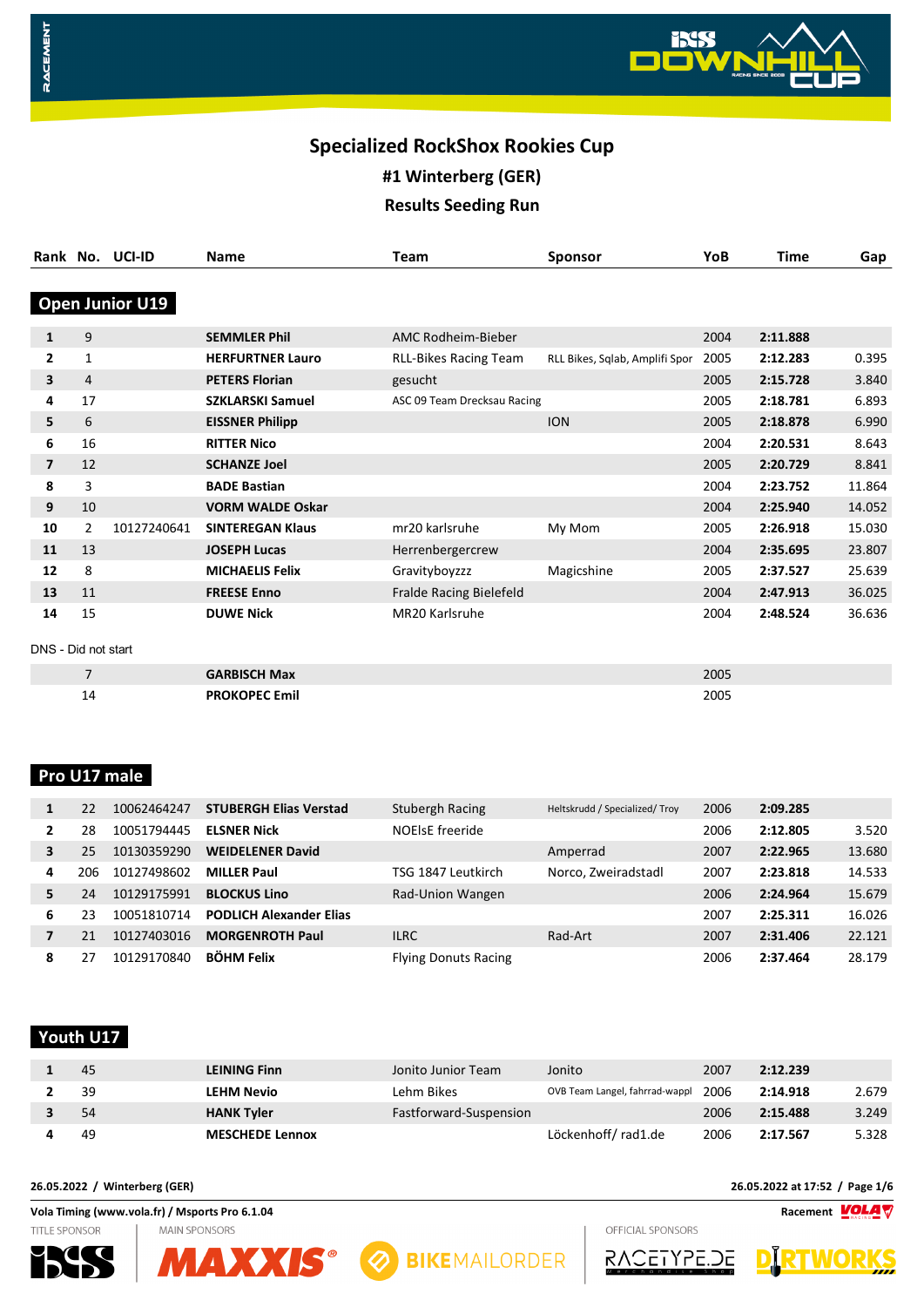

| Rank No.                |    | UCI-ID | <b>Name</b>                   | Team                           | Sponsor                   | YoB  | <b>Time</b> | Gap    |
|-------------------------|----|--------|-------------------------------|--------------------------------|---------------------------|------|-------------|--------|
| 5                       | 65 |        | <b>REDDIG Nathan</b>          | FrOErider                      | Suche Sponsor             | 2006 | 2:18.110    | 5.871  |
| 6                       | 74 |        | <b>PINGEL Bennet</b>          |                                |                           | 2007 | 2:19.645    | 7.406  |
| $\overline{\mathbf{z}}$ | 35 |        | DÖLKER Matteo                 |                                |                           | 2006 | 2:21.070    | 8.831  |
| 8                       | 52 |        | <b>SCHNEIDER Luis</b>         |                                |                           | 2007 | 2:21.815    | 9.576  |
| 9                       | 37 |        | <b>KURZ Jannik</b>            |                                |                           | 2006 | 2:21.928    | 9.689  |
| 10                      | 41 |        | <b>MEYER Daniel</b>           |                                |                           | 2007 | 2:22.971    | 10.732 |
| 11                      | 69 |        | <b>HIPPE Carlos</b>           |                                |                           | 2007 | 2:24.320    | 12.081 |
| 12                      | 61 |        | <b>MÖLLERING Mathis</b>       |                                |                           | 2006 | 2:24.745    | 12.506 |
| 13                      | 72 |        | <b>BODE Luca</b>              | RaceTeam Wolftrails Bikepark F | <b>Bikepark Fridewald</b> | 2007 | 2:24.762    | 12.523 |
| 14                      | 63 |        | <b>HUNDT Julian</b>           | Dirt Stylers                   |                           | 2007 | 2:26.714    | 14.475 |
| 15                      | 33 |        | <b>TIMMERBEIL Leonard</b>     | Pia Isabella MTB-Coaching      |                           | 2007 | 2:30.332    | 18.093 |
| 16                      | 46 |        | RÖLVER Hendrik                | <b>BIKE TEAM BAUMBERGE</b>     |                           | 2006 | 2:30.365    | 18.126 |
| 17                      | 53 |        | <b>THEURER Friedrich</b>      |                                |                           | 2006 | 2:31.344    | 19.105 |
| 18                      | 70 |        | <b>BLOME Leon Felix</b>       | Velosolingen e.V.              |                           | 2006 | 2:31.499    | 19.260 |
| 19                      | 43 |        | <b>LORGER Max</b>             |                                |                           | 2007 | 2:32.482    | 20.243 |
| 20                      | 57 |        | <b>HOCHSTEINER Nico</b>       | Team Ässwischer                |                           | 2007 | 2:32.813    | 20.574 |
| 21                      | 73 |        | <b>GÜNTZER Demian</b>         | Fastforward-Suspension         |                           | 2007 | 2:34.071    | 21.832 |
| 22                      | 44 |        | <b>SCHMIDT Jann-Philipp</b>   | Würzburg Riders                |                           | 2007 | 2:34.184    | 21.945 |
| 23                      | 60 |        | <b>KIEBACK Moritz</b>         |                                |                           | 2006 | 2:35.060    | 22.821 |
| 24                      | 59 |        | <b>SCHMOLL Lukas</b>          |                                |                           | 2007 | 2:35.990    | 23.751 |
| 25                      | 58 |        | <b>MICHEL Moritz</b>          |                                |                           | 2007 | 2:36.007    | 23.768 |
| 26                      | 68 |        | <b>SOMSEN Quinten</b>         |                                | Pa & Ma                   | 2006 | 2:36.668    | 24.429 |
| 27                      | 56 |        | <b>LEES Harvey</b>            |                                |                           | 2006 | 2:37.330    | 25.091 |
| 28                      | 47 |        | <b>WEISSENBORN Tim</b>        |                                |                           | 2007 | 2:39.057    | 26.818 |
| 29                      | 50 |        | <b>BÖSTERLING Felix</b>       |                                |                           | 2007 | 2:39.083    | 26.844 |
| 30                      | 38 |        | <b>WILHELM Paul</b>           | Team Drecksau ASC 09           |                           | 2006 | 2:41.977    | 29.738 |
| 31                      | 66 |        | <b>MÄSTELE Yanneck</b>        |                                | Cube                      | 2007 | 2:44.301    | 32.062 |
| 32                      | 55 |        | <b>HEINEN Maximilian</b>      | MaxOil                         |                           | 2007 | 2:44.632    | 32.393 |
| 33                      | 48 |        | <b>KÜSTER Lasse</b>           |                                |                           | 2006 | 2:45.163    | 32.924 |
| 34                      | 36 |        | <b>GOZDECKI Fabian</b>        | Bautrupp69_Racing              |                           | 2006 | 2:45.873    | 33.634 |
| 35                      | 71 |        | <b>HARWART Tom Aurelius</b>   |                                |                           | 2006 | 2:47.117    | 34.878 |
| 36                      | 42 |        | <b>HOLLINDERBÄUMER Niklas</b> |                                |                           | 2006 | 2:47.331    | 35.092 |
| 37                      | 30 |        | <b>JANSEN Travis</b>          |                                |                           | 2006 | 2:49.840    | 37.601 |
| 38                      | 64 |        | <b>SCHIPEK Tim</b>            | Bräutigam                      |                           | 2007 | 2:51.887    | 39.648 |
| 39                      | 67 |        | DÖRING Jonathan               | Speerlaufraeder                |                           | 2006 | 3:04.591    | 52.352 |
| DNS - Did not start     |    |        |                               |                                |                           |      |             |        |
|                         | 62 |        | <b>BESTHORN Felix</b>         | HD Freeride e.v.               |                           | 2007 |             |        |
| DNF - Did not finish    |    |        |                               |                                |                           |      |             |        |
|                         | 75 |        | <b>KAMM Emil</b>              | <b>MCM Gravity Racing</b>      |                           | 2007 |             |        |
|                         |    |        |                               |                                |                           |      |             |        |
|                         |    |        |                               |                                |                           |      |             |        |

**26.05.2022 / Winterberg (GER) 26.05.2022 at 17:52 / Page 2/6**

**Vola Timing (www.vola.fr) / Msports Pro 6.1.04 Racement**

БЪ

TITLE SPONSOR

RACEMENT



**MAIN SPONSORS** 

**BIKEMAILORDER** 



OFFICIAL SPONSORS

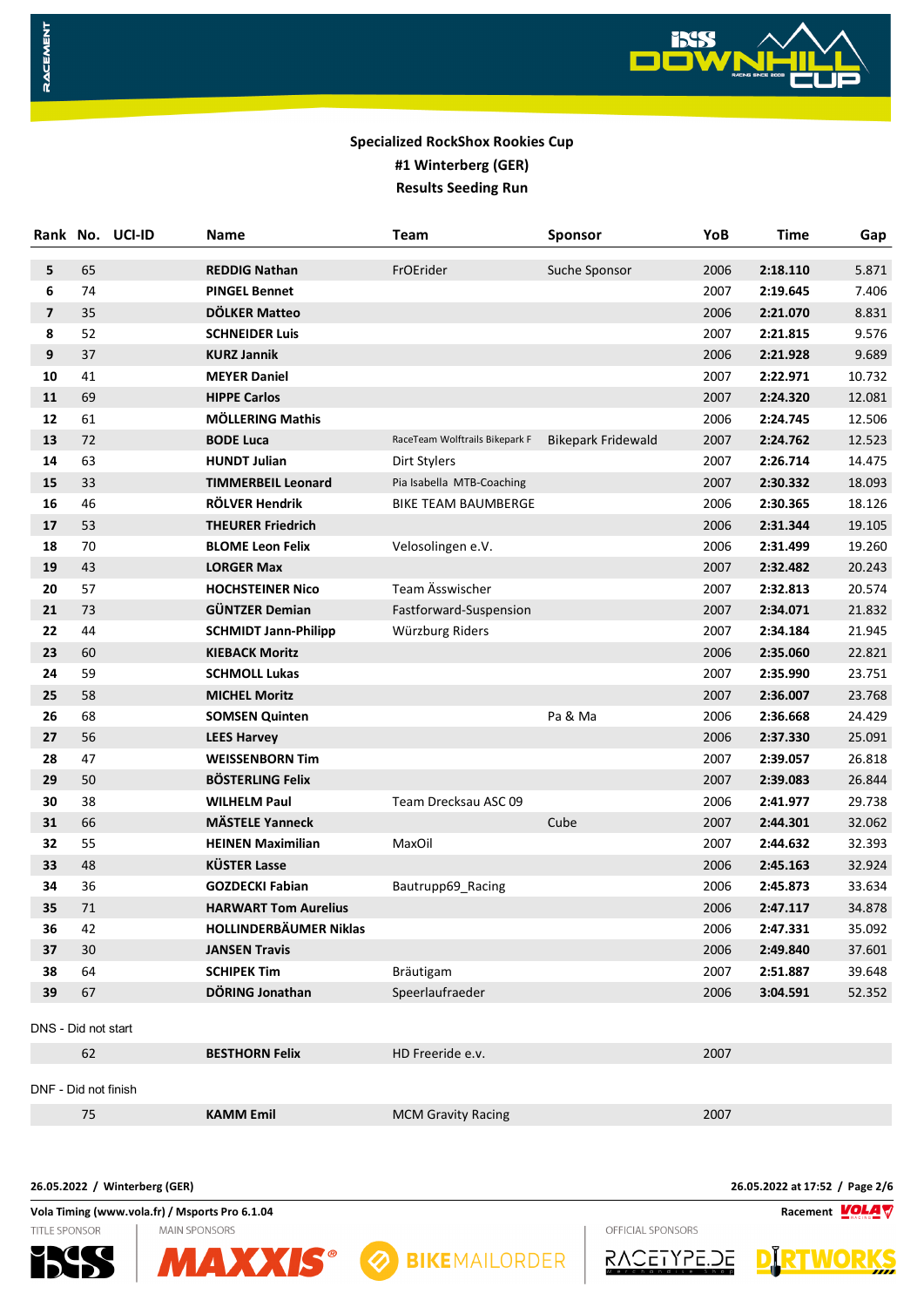|    |                 | Rank No. UCI-ID | Name                        | Team                                                     | <b>Sponsor</b>                      | YoB  | Time     | Gap    |
|----|-----------------|-----------------|-----------------------------|----------------------------------------------------------|-------------------------------------|------|----------|--------|
|    | <b>Boys U15</b> |                 |                             |                                                          |                                     |      |          |        |
|    |                 |                 |                             |                                                          |                                     |      |          |        |
| 1  | 101             | 10118291682     | <b>ELLER Lois</b>           | <b>DH Team Tirol</b>                                     | Scott                               | 2009 | 2:12.016 |        |
| 2  | 120             | 10048468254     | <b>SEGATTINI Diego</b>      |                                                          |                                     | 2008 | 2:15.093 | 3.077  |
| 3  | 105             | 10118160027     | <b>JUNGABERLE Moritz</b>    |                                                          | Propain Bikes, Melon Optics, C      | 2008 | 2:19.992 | 7.976  |
| 4  | 142             | 10104313073     | <b>SCHUBNELL Simon</b>      | Gravity Groms Bikepark Brandne                           | saikls BIKES & MORE - SCOTT Sp      | 2008 | 2:20.617 | 8.601  |
| 5  | 132             | 12345678901     | <b>VALLASTER Luis</b>       | <b>Gravity Groms Brandnertal</b>                         | <b>Auto Ganahl Schruns</b>          | 2008 | 2:24.956 | 12.940 |
| 6  | 130             |                 | <b>KOENIG Willi</b>         |                                                          |                                     | 2008 | 2:26.974 | 14.958 |
| 7  | 133             | 10101528769     | <b>KELCH Lars Ole</b>       | <b>BSS Devo Team</b>                                     | Bikesport Sasbachwalden, Pivot      | 2009 | 2:28.101 | 16.085 |
| 8  | 139             | 10101522204     | <b>KÖSTLER Noah</b>         | <b>BSS Devo Team</b>                                     | Bikesport Sasbachwalden, Pivot      | 2009 | 2:28.263 | 16.247 |
| 9  | 108             |                 | <b>DE BARBA Lenny</b>       | Shovel and Shred Next Générati                           | Shovel and Shred Next Générati      | 2008 | 2:28.652 | 16.636 |
| 10 | 113             |                 | <b>SOMSEN Tymo</b>          |                                                          | Pa & Ma                             | 2008 | 2:29.728 | 17.712 |
| 11 | 115             |                 | <b>WOLLENWEBER Bennet</b>   | Deisterfreunde                                           | Jonito Junior Team                  | 2008 | 2:29.889 | 17.873 |
| 12 | 102             |                 | OTTO Jim                    | <b>VPACE Kids Team</b>                                   | VPACE, Looseriders                  | 2009 | 2:31.540 | 19.524 |
| 13 | 137             |                 | <b>WEIDELENER Jonas</b>     |                                                          |                                     | 2009 | 2:31.605 | 19.589 |
| 14 | 148             | 10127498093     | <b>SCHALLMEIER Theo</b>     | <b>TSG Leutkirch</b>                                     |                                     | 2009 | 2:32.296 | 20.280 |
| 15 | 129             |                 | <b>SCHUMANN Nick</b>        |                                                          |                                     | 2008 | 2:32.326 | 20.310 |
| 16 | 119             |                 | <b>PABST Paul</b>           |                                                          |                                     | 2008 | 2:32.588 | 20.572 |
| 17 | 103             |                 | <b>ALT Carlos</b>           | RaceTeam Wolftrails Bikepark F                           |                                     | 2008 | 2:33.165 | 21.149 |
| 18 | 126             |                 | <b>IMKELLER Finn</b>        | MSF - Frammersbach e.V. / TOB                            | <b>TOBSENS WORLD</b>                | 2008 | 2:34.699 | 22.683 |
| 19 | 141             |                 | <b>VAN DE HATERD Kilian</b> | Giant Germany Offroad Team Giant, IXS, Maxxis, 100%, Muc |                                     | 2008 | 2:36.554 | 24.538 |
| 20 | 106             |                 | <b>VAN LAETHEM Lars</b>     |                                                          |                                     | 2009 | 2:37.238 | 25.222 |
| 21 | 110             |                 | <b>BAUMANN Lenz</b>         |                                                          | Mom & Dad                           | 2008 | 2:37.701 | 25.685 |
| 22 | 104             |                 | <b>WOCHELE Leo</b>          | <b>MCM Gravity Racing</b>                                |                                     | 2008 | 2:37.885 | 25.869 |
| 23 | 131             | 10095767070     | <b>ORTLIEB Luca</b>         | <b>BSS Devo Team</b>                                     | Pivot, Maxxis, Reverse, Fox, O 2009 |      | 2:38.333 | 26.317 |
| 24 | 151             |                 | <b>KREYE Karl Oliver</b>    | TI-Graphics Motocross Team                               | TI-Graphics                         | 2009 | 2:40.562 | 28.546 |
| 25 | 138             |                 | <b>KÖHLER Simon</b>         | Köhler                                                   | Roman Mayer KFZ-Service             | 2008 | 2:40.586 | 28.570 |
| 26 | 111             |                 | <b>HILLER Felix</b>         | Speerlaufräder                                           |                                     | 2008 | 2:42.711 | 30.695 |
| 27 | 149             |                 | <b>KLAPSING Lennart</b>     |                                                          |                                     | 2008 | 2:44.735 | 32.719 |
| 28 | 109             |                 | <b>BAASNER Hennes</b>       |                                                          |                                     | 2009 | 2:44.872 | 32.856 |
| 29 | 150             |                 | <b>BERGS Ben</b>            | Geländefahrrad Aachen                                    | Papa                                | 2009 | 2:44.910 | 32.894 |
| 30 | 143             |                 | <b>GÖRZEL Mathis</b>        | Görzel                                                   | ETeFa GmbH                          | 2008 | 2:46.515 | 34.499 |
| 31 | 116             |                 | <b>HOLZHAUER Til</b>        | Woodpecker                                               | Privat                              | 2009 | 2:47.249 | 35.233 |
| 32 | 136             |                 | <b>INGRISCH Nicholas</b>    | Ingrisch Nicholas                                        | Fahrrad Böttcher Racing Team        | 2009 | 2:47.809 | 35.793 |
| 33 | 145             |                 | <b>SCHMITT Laurenz</b>      | Pia Isabella - MTB Coaching                              |                                     | 2009 | 2:48.906 | 36.890 |
| 34 | 127             |                 | <b>SCHROTH Eric</b>         | Adventure Bikepark Bad Wildbad                           |                                     | 2009 | 2:48.999 | 36.983 |
| 35 | 117             |                 | <b>FEHLEISEN Christoph</b>  |                                                          |                                     | 2008 | 2:55.562 | 43.546 |
| 36 | 147             |                 | <b>BURRENKOPF Simon</b>     |                                                          |                                     | 2009 | 2:57.304 | 45.288 |
| 37 | 135             |                 | <b>SCHIKORA Luca</b>        |                                                          |                                     | 2009 | 3:00.641 | 48.625 |
| 38 | 125             |                 | <b>KRUPPA Mathis</b>        |                                                          |                                     | 2009 | 3:00.999 | 48.983 |
| 39 | 144             |                 | <b>GÖRGEN Silas</b>         |                                                          |                                     | 2008 | 3:01.143 | 49.127 |
| 40 | 128             |                 | <b>LAUNER Justus</b>        | MTB Siegerland                                           | Papa                                | 2009 | 3:05.339 | 53.323 |
|    |                 |                 |                             |                                                          |                                     |      |          |        |

**26.05.2022 / Winterberg (GER) 26.05.2022 at 17:52 / Page 3/6**

**Vola Timing (www.vola.fr) / Msports Pro 6.1.04 Racement**

**MAIN SPONSORS** 



RACEMENT









OFFICIAL SPONSORS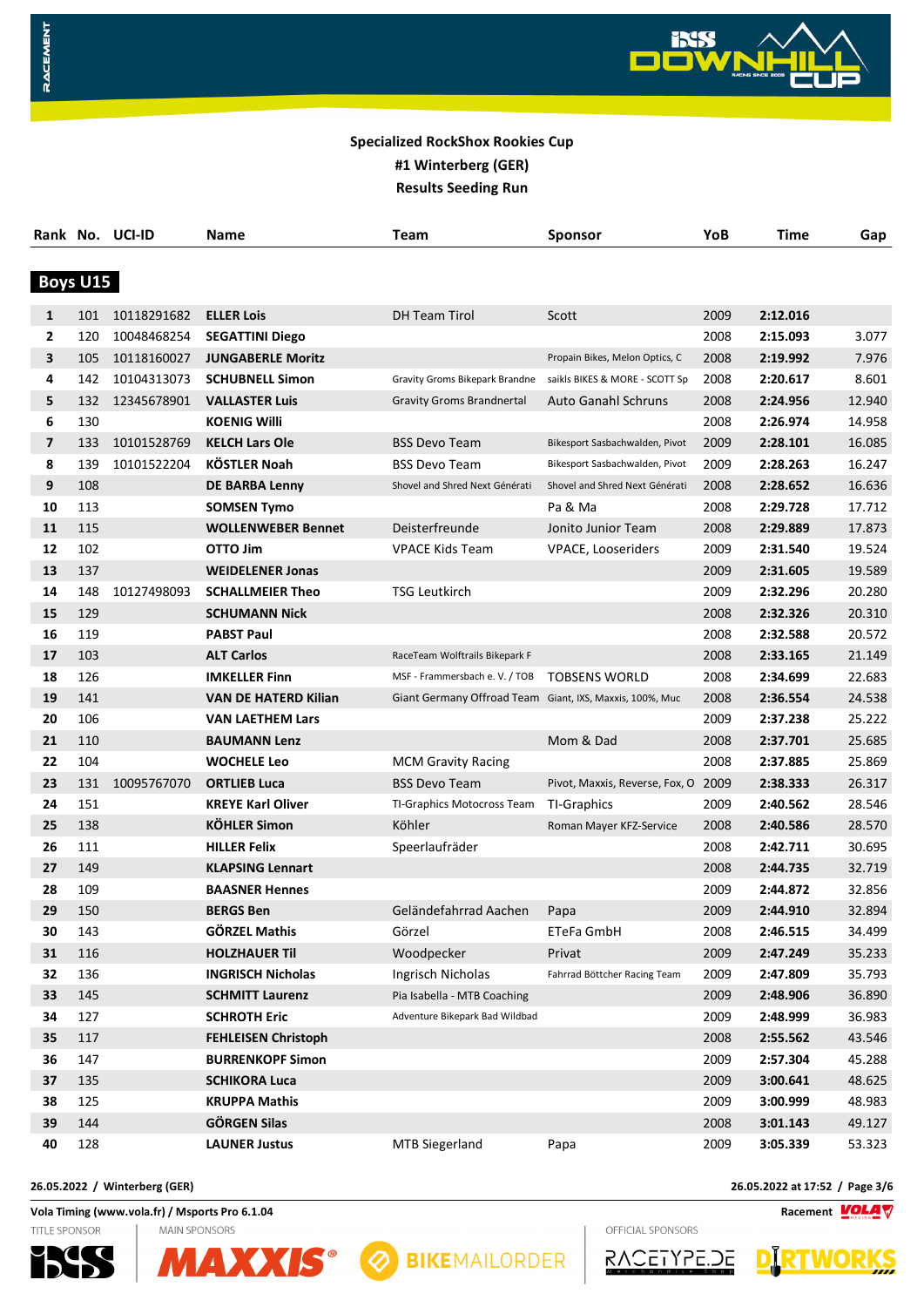

|                      |     | Rank No. UCI-ID | <b>Name</b>               | <b>Team</b>                      | <b>Sponsor</b>                                                     | YoB  | <b>Time</b> | Gap      |
|----------------------|-----|-----------------|---------------------------|----------------------------------|--------------------------------------------------------------------|------|-------------|----------|
|                      |     |                 |                           |                                  |                                                                    |      |             |          |
| 41                   | 124 |                 | <b>STRATHMANN Marco</b>   | VFG Düsseldorf                   | fellowz                                                            | 2008 | 3:07.240    | 55.224   |
| 42                   | 146 |                 | <b>WELLER Jaden</b>       | <b>MTB Siegerland</b>            |                                                                    | 2008 | 3:29.470    | 1:17.454 |
| DNS - Did not start  |     |                 |                           |                                  |                                                                    |      |             |          |
|                      | 112 |                 | <b>PALM Emil</b>          | Dirt Stylers                     |                                                                    | 2008 |             |          |
|                      | 118 | 10065223386     | <b>VAN DUYSE Briek</b>    |                                  | Van Moer logistics cycling tea Van Moer logistics cycling tea 2008 |      |             |          |
|                      | 122 |                 | <b>KIEBACK Timm</b>       |                                  |                                                                    | 2009 |             |          |
|                      | 134 |                 | <b>HERMANSSON Anton</b>   | MCM GRAVITY RACING               |                                                                    | 2008 |             |          |
| DNF - Did not finish |     |                 |                           |                                  |                                                                    |      |             |          |
|                      | 123 |                 | <b>PETER Aaron</b>        | <b>Gravity Groms Brandnertal</b> | Ettention Store, ION, A-Style 2008                                 |      |             |          |
|                      | 140 |                 | <b>RETZLAFF Luis Paul</b> |                                  | Immobilien Agentur Rhein Main                                      | 2008 |             |          |

# **Boys U13**

RACEMENT

| 1              | 158 |             | <b>SCHOFIELD Harrison</b>         | Gen-S                      | Gen-S                                                         | 2010 | 2:11.426 |        |
|----------------|-----|-------------|-----------------------------------|----------------------------|---------------------------------------------------------------|------|----------|--------|
| $\mathbf{2}$   | 189 | 10088036372 | <b>LAVERGNE Juliano</b>           | Gen-S                      | Specialized                                                   | 2010 | 2:25.501 | 14.075 |
| 3              | 156 | 10115110688 | <b>ZIERL Anton</b>                | DH TEAM TIROL              |                                                               | 2010 | 2:27.501 | 16.075 |
| 4              | 188 |             | <b>RAPP Nick-Lenny</b>            |                            | Eatdirt, Specteyewear, ION, Pi 2010                           |      | 2:29.417 | 17.991 |
| 5              | 161 | 10081514942 | <b>GAIFFE TIMEO</b>               | J\'BIKE                    | <b>ION</b>                                                    | 2011 | 2:31.054 | 19.628 |
| 6              | 168 |             | <b>KÜNZEL Ben</b>                 | Fun&Bike Heidenheim        | Metconn, JK Sport und Fitness,                                | 2010 | 2:31.821 | 20.395 |
| $\overline{7}$ | 193 |             | <b>WEBB Theodor</b>               |                            |                                                               | 2011 | 2:31.873 | 20.447 |
| 8              | 184 | 10057057606 | <b>BEAUDOIN Enzo</b>              | Endhuro76 libertcycle      | Supertour / Mondovelo / Alltri                                | 2010 | 2:32.192 | 20.766 |
| 9              | 202 |             | <b>JESSINGHAUS Nico</b>           | <b>Ergotec Racing Team</b> | Ergotec, RST Suspension, SKS G                                | 2010 | 2:33.290 | 21.864 |
| 10             | 180 | 10097972913 | <b>SCHNEEBERGER Emric</b>         |                            | FOX racing / Ride Ninjaz                                      | 2011 | 2:34.669 | 23.243 |
| 11             | 177 |             | <b>HIPPERT Luc</b>                |                            | <b>VPACE, ION</b>                                             | 2011 | 2:35.750 | 24.324 |
| 12             | 159 | 10127402511 | <b>MORGENROTH Hans</b>            | <b>ILRC</b>                | RAD-ART                                                       | 2010 | 2:38.280 | 26.854 |
| 13             | 175 |             | <b>SCHREIBER Finn</b>             | RMC Obwalden               |                                                               | 2011 | 2:38.757 | 27.331 |
| 14             | 181 |             | <b>EULITZ Martin</b>              |                            |                                                               | 2010 | 2:39.297 | 27.871 |
| 15             | 171 | 10112662046 | <b>LAMBRIGGER Julian Frederik</b> | Rodeobikeracing            | heinzmann.com                                                 | 2010 | 2:39.983 | 28.557 |
| 16             | 164 |             | <b>WIESNER Jonas</b>              |                            |                                                               | 2010 | 2:41.932 | 30.506 |
| 17             | 169 |             | <b>HARTKOPF Marvin</b>            |                            |                                                               | 2010 | 2:42.503 | 31.077 |
| 18             | 182 |             | <b>KUNKEL-GUSKA Maximilian</b>    |                            |                                                               | 2011 | 2:45.931 | 34.505 |
| 19             | 167 |             | <b>KRAUS Vincent</b>              |                            |                                                               | 2010 | 2:47.138 | 35.712 |
| 20             | 160 |             | <b>LAMKA Ben</b>                  | <b>OAK Trails Gera</b>     |                                                               | 2010 | 2:47.190 | 35.764 |
| 21             | 196 | 10127496679 | <b>SCHALLMEIER Paul</b>           | <b>TSG Leutkirch</b>       |                                                               | 2011 | 2:48.930 | 37.504 |
| 22             | 192 |             | <b>BRÖER Felix</b>                | Schwachsinn & Söhne        | Onza, Lilienthal.bike, Schlüte                                | 2010 | 2:49.220 | 37.794 |
| 23             | 162 |             | <b>CIOCE Nevio</b>                |                            |                                                               | 2010 | 2:49.841 | 38.415 |
| 24             | 172 |             | <b>GROSSMANN Levin</b>            |                            | Adventure Bikepark Bad Wildbad Adventure Bikepark Bad Wildbad | 2011 | 2:52.128 | 40.702 |
| 25             | 195 |             | <b>STOFFELS Max</b>               | RADFÜCHSE BÜREN            |                                                               | 2011 | 2:52.554 | 41.128 |
| 26             | 176 |             | <b>DAMEN Tom</b>                  |                            |                                                               | 2010 | 2:54.292 | 42.866 |

**26.05.2022 / Winterberg (GER) 26.05.2022 at 17:52 / Page 4/6**

**Vola Timing (www.vola.fr) / Msports Pro 6.1.04 Racement**

**MAIN SPONSORS** 

**TITLE SPONSOR** 









OFFICIAL SPONSORS

**TWORKS**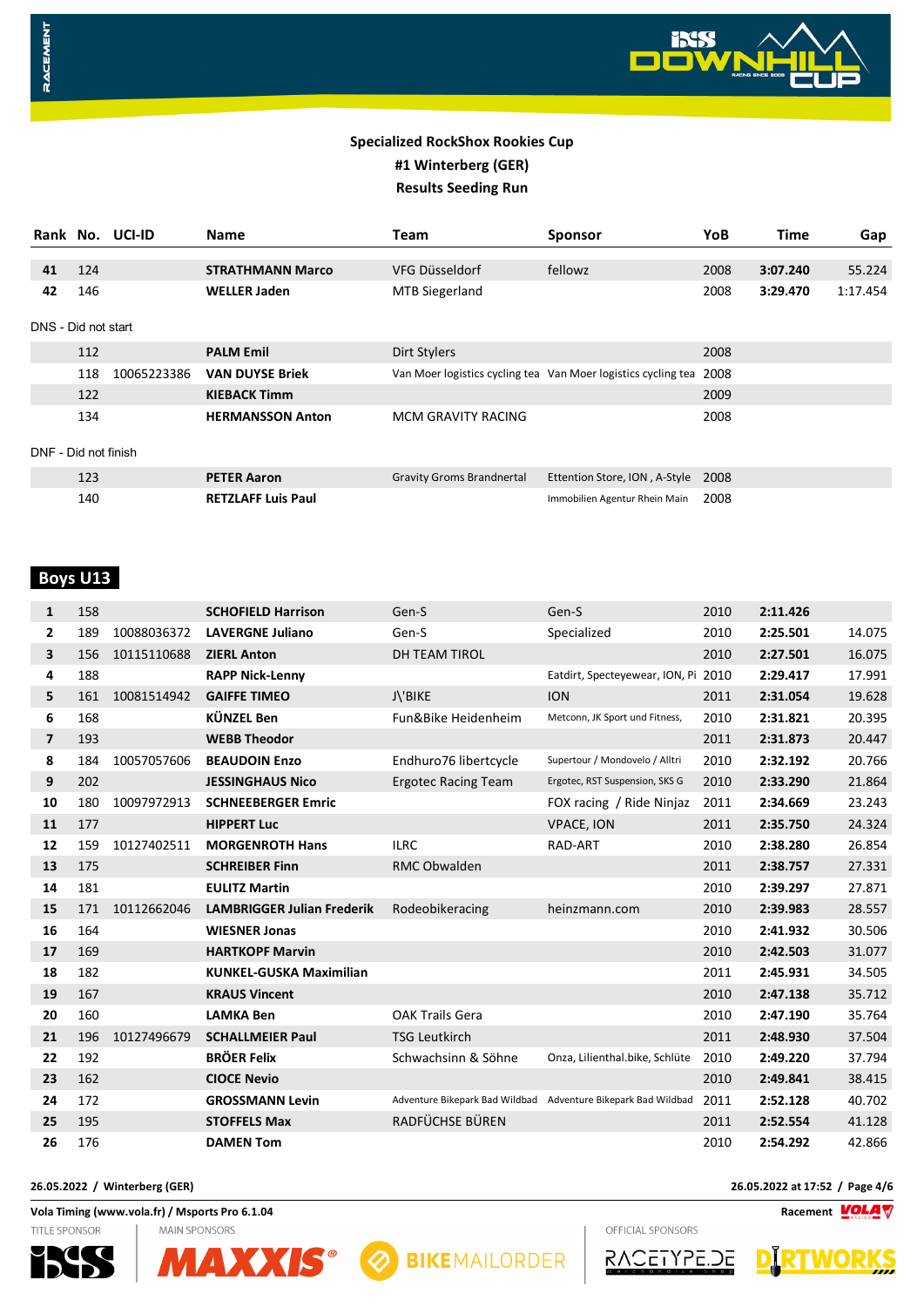

|                      |     | Rank No. UCI-ID | Name                         | <b>Team</b>                | <b>Sponsor</b>      | YoB  | <b>Time</b> | Gap      |
|----------------------|-----|-----------------|------------------------------|----------------------------|---------------------|------|-------------|----------|
|                      |     |                 |                              |                            |                     |      |             |          |
| 27                   | 191 |                 | <b>BIST Nick</b>             | Pia Isabella Mtb Coaching  |                     | 2010 | 2:54.674    | 43.248   |
| 28                   | 190 |                 | <b>WALDAL Marcus Karlsen</b> | Tvk                        |                     | 2011 | 2:56.061    | 44.635   |
| 29                   | 194 |                 | <b>ROHR Nicolai</b>          |                            |                     | 2010 | 2:57.151    | 45.725   |
| 30                   | 157 |                 | <b>DONATH-FRANKE Lino</b>    | <b>Team OAK Trails</b>     | 3ESSEN <sup>®</sup> | 2010 | 2:57.622    | 46.196   |
| 31                   | 198 |                 | <b>GUST VON LOH Matthis</b>  | Pia Isabella Mtb Coaching  |                     | 2010 | 2:58.374    | 46.948   |
| 32                   | 187 |                 | <b>RIKUS Knut</b>            |                            |                     | 2011 | 3:01.363    | 49.937   |
| 33                   | 174 |                 | <b>DOMHÖVER Jonas</b>        |                            |                     | 2011 | 3:01.611    | 50.185   |
| 34                   | 178 |                 | <b>PLATE Emil</b>            | <b>MTB Siegerland</b>      |                     | 2010 | 3:07.408    | 55.982   |
| 35                   | 173 |                 | <b>BECKER Paul Samuel</b>    |                            |                     | 2011 | 3:07.873    | 56.447   |
| 36                   | 197 |                 | <b>JONELEIT Niclas</b>       |                            |                     | 2011 | 3:12.595    | 1:01.169 |
| 37                   | 179 |                 | <b>KÖNIG Lion</b>            |                            |                     | 2010 | 3:19.697    | 1:08.271 |
| 38                   | 166 |                 | <b>BARTNICKI Krzysztof</b>   | Ribisu Factory Racing Team |                     | 2010 | 3:20.941    | 1:09.515 |
| 39                   | 201 |                 | <b>KLATTE Ben</b>            | Hcs-racing                 |                     | 2011 | 3:21.140    | 1:09.714 |
| 40                   | 170 | 10099321314     | <b>ZINKAND Bruno</b>         |                            |                     | 2010 | 3:23.661    | 1:12.235 |
| 41                   | 163 |                 | <b>LANGER Emil</b>           |                            |                     | 2010 | 3:30.119    | 1:18.693 |
| 42                   | 185 |                 | <b>SCHMIEDEL Theo</b>        | MTB Siegerland e.V.        |                     | 2011 | 3:32.372    | 1:20.946 |
| 43                   | 183 |                 | <b>BUSCH Daniel</b>          | <b>MTB Siegerland</b>      |                     | 2011 | 3:34.109    | 1:22.683 |
| 44                   | 165 | 10126285795     | <b>UNGEFUG Raphael</b>       | <b>Bike Park Wolfach</b>   |                     | 2011 | 3:36.850    | 1:25.424 |
| 45                   | 200 |                 | <b>HADDICK Henri</b>         |                            |                     | 2010 | 3:49.176    | 1:37.750 |
|                      |     |                 |                              |                            |                     |      |             |          |
| DNF - Did not finish |     |                 |                              |                            |                     |      |             |          |
|                      | 199 |                 | <b>KREYE Erik Georg</b>      | TI-Graphics Motocross Team | <b>TI-Graphics</b>  | 2011 |             |          |

### **Open Women**

RACEMENT

| 221 | 10125831111 | <b>HENSMANNS Julia</b> | <b>KSV Baunatal</b>            | Mauer\'s Baikschopp                 | 2003 | 2:34.076 |        |
|-----|-------------|------------------------|--------------------------------|-------------------------------------|------|----------|--------|
| ววว | 10119660493 | LIEDL Anna-Lena        | Mtb Club München Gravity Racin | naked optics, unleazhed, sks g 2003 |      | 2:41.793 | 7.717  |
| 226 |             | <b>WERNER Jennifer</b> |                                | Variolube, Schwarzwild Sports       | 2003 | 2:57.690 | 23.614 |
| 224 |             | <b>BONEFELD Tessa</b>  |                                |                                     | 1995 | 2:57.820 | 23.744 |
| 225 |             | <b>KONICZEK Gina</b>   | Schwachsinn & Söhne            |                                     | 2000 | 3:16.168 | 42.092 |
| 222 |             | <b>KRÄMER Sabrina</b>  |                                |                                     | 1980 | 3:18.901 | 44.825 |

### **Girls U17/U19**

| 80   | LEIS Aisha            | Stenger-Biketeam | Stenger Bikes, 77 designz, SKS 2006 |      | 2:39.596 |       |
|------|-----------------------|------------------|-------------------------------------|------|----------|-------|
| -81  | <b>MUTHERS Lena</b>   |                  |                                     | 2005 | 2:39.728 | 0.132 |
| -82  | <b>KIEBACK Louisa</b> |                  |                                     | 2005 | 2:39.973 | 0.377 |
| -78  | <b>ARNDT Sophie</b>   |                  |                                     | 2007 | 2:44.792 | 5.196 |
| - 77 | <b>GECK Silja</b>     |                  |                                     | 2006 | 2:45.775 | 6.179 |

**MAIN SPONSORS** 

**26.05.2022 / Winterberg (GER) 26.05.2022 at 17:52 / Page 5/6**

**Vola Timing (www.vola.fr) / Msports Pro 6.1.04 Racement VOLA With a strategies of the Strategies Pro 8.1.04 Racement VOLA With a strategies of the Strategies Pro 8.1.04** 

OFFICIAL SPONSORS



TITLE SPONSOR